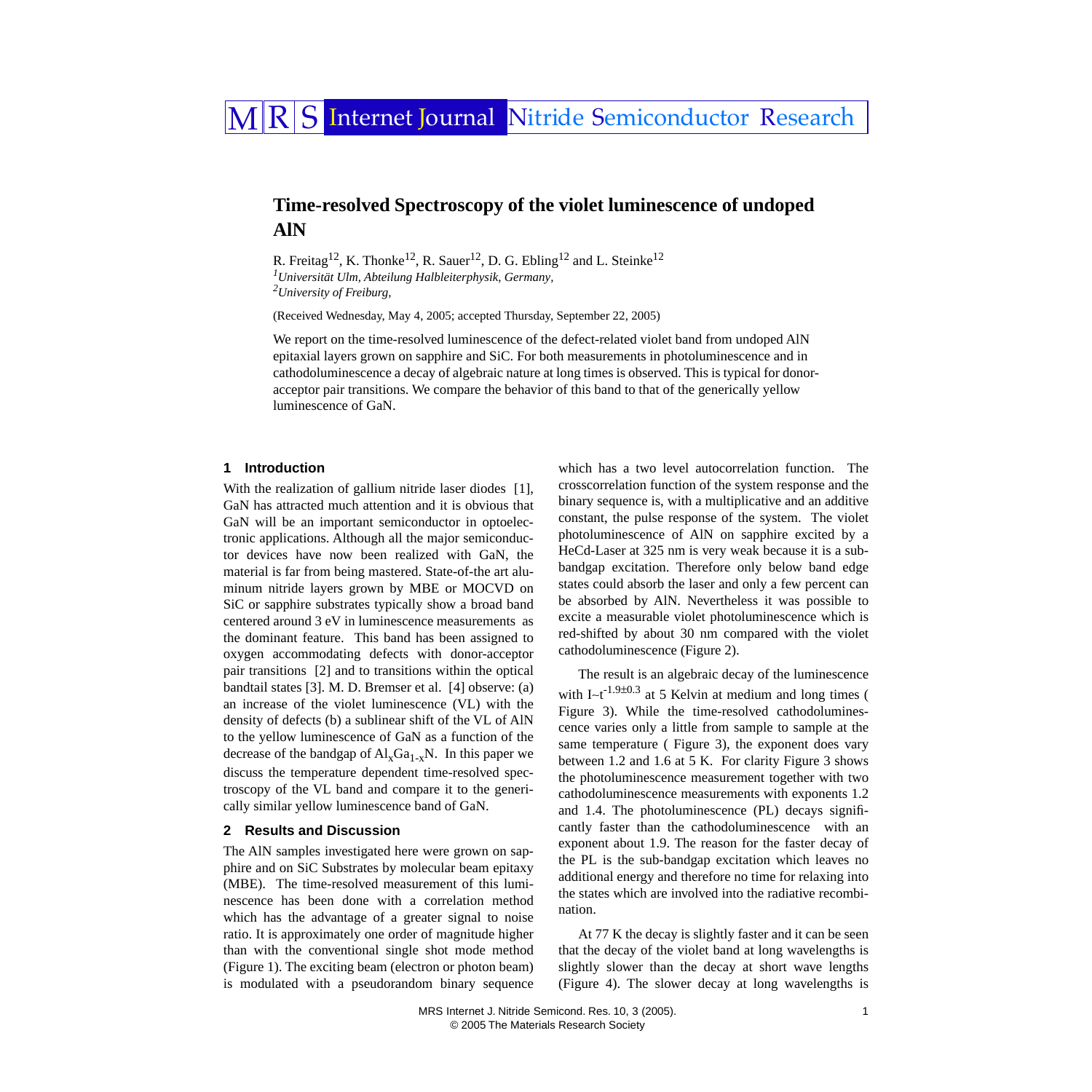common for donnor-acceptor bands and is not temperature dependent.

At room temperature the decay is much faster at short times but much slower at medium and long times (Figure [5](#page-1-4)). The decay is significantly slower than ∼*t -1* at medium and long times but at very long times the decay must be faster as  $\neg t^1$  because the energy of all photons from the VL,  $E_{VL} = \Sigma_i h \cdot f_i$ , with the Planck constant *h* and frequency  $f_i$  of the photon number  $i$ , is finite. If the decay was not faster than  $\neg t^1$ , then the sum would be proportional or greater than the harmonic series and therefore infinite.

With increasing temperature the intensity of the VL decreases but the relative spectrum is nearly unchanged; it has only a weak red-shift.

### **3 Conclusion**

The algebraic decay of the violet luminescence at low temperatures indicates donor-acceptor pair transitions [\[5\].](#page-1-5) This is consistent with the observation that the luminescence at the long wave edge of the band decays slower than at the short wave edge. The donor-acceptor pair transitions can also explain the weak red shift of the VL with the weak shrinking of the bandgap with increasing temperature. At room temperature the VL is much weaker due to stronger non-radiative recombination processes, and the smaller decay exponent indicates that these non-radiative processes are much faster than the radiative recombination. The related material GaN shows a similar behavior at low temperatures  $(<80 K)$ , which is not surprising because the yellow luminescence (YL) of GaN shifts with increasing Al fraction of  $\text{Al}_{x}\text{Ga}_{1-x}\text{N}$  continuously to the violet luminescence (VL) of AlN. But at room temperature the non-radiative recombination processes in GaN are not so strong as in AlN.

#### **REFERENCES**

<span id="page-1-0"></span>[1] Shuji Nakamura, Masayuki Senoh, Shin-ichi Nagahama, Naruhito Iwasa, Takao Yamada, ToshioMatsushita, Hiroyuki Kiyoku, Yasunobu Sugimoto , *Appl. Phys. Lett. 68*, 2105-2107 (1996).

<span id="page-1-1"></span>[2] J. Pasternak, S. Pocesova, L. Roskovcova, *Czech. J. Phys. B 24*, 1149 (1974).

<span id="page-1-2"></span>[3] J. H. Harris, R. A. Youngman, Advanced Electronic Packaging Materials, edited by J. Partridge, C-Y. Li, C. J. Chen, A. Barfknecht, *Mater. Res. Soc. Symp. Proc. 167*, 253 (1990).

<span id="page-1-3"></span>[4] M. D. Bremser, W. G. Perry, T. Zheleva, N. V. Edwards, O. H. Nam, N. Parikh, D. E. Aspnes, Robert F. Davis, *MRS Internet J. Nitride Semicond. Res. 1*, 8 (1996).

<span id="page-1-5"></span>[5] D. G. Thomas, J. J. Hopfield, W. M. Augustyniak, *Phys. Rev. 140*, 202-220 (1965).

#### <span id="page-1-4"></span>**FIGURES**



Figure 1. Breadboard construction with the correlation method



Figure 2. Cathodoluminescence spectrum of AlN on sapphire (sample LS005). The inset shows a fit (black dashed) of the luminescence intensity near the band edge (red). The fit consists of peaks from LO phonons and bound excitons which indicates donors and acceptors from unintentionally doping.